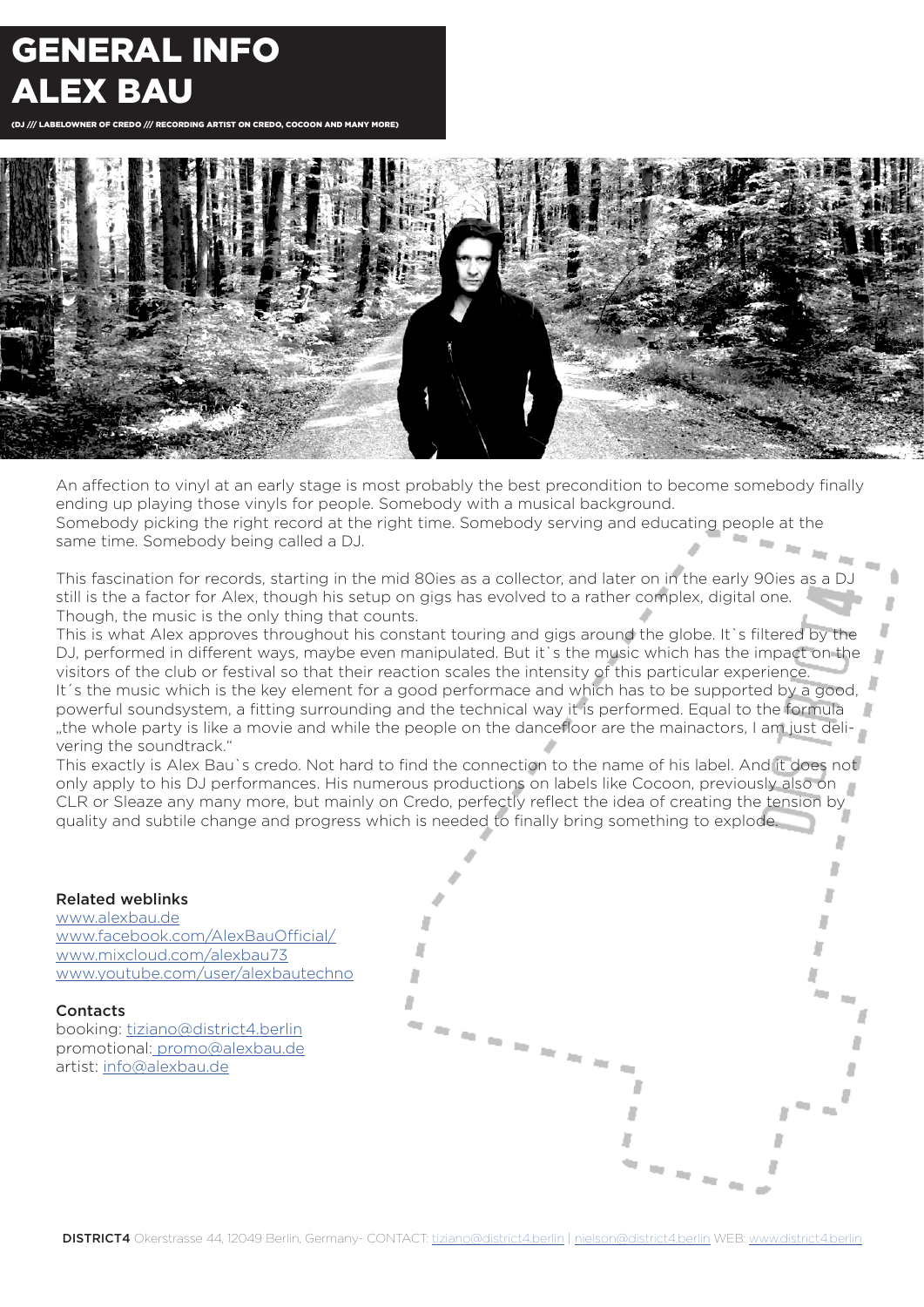# DISCOGRAPHY

## SINGLES / EP

Basic Implant Basic Implant Basic Implant Basic Implant Basic Implant Basic Implant Basic Implant Basic Implant Basic Implant Electric Envoy Electric Envoy Electric Envoy Electric Envoy Electric Envoy Electric Envoy Electric Envoy Electric Envoy Electric Envoy Electric Envoy Electric Envoy Electric Envoy Electric Envoy Testosteron Inc. Sven Dedek & Alex Bau Sven Dedek & Alex Bau Sven Dedek & Alex Bau Sven Dedek & Alex Bau Sven Dedek & Alex Bau Sven Dedek & Alex Bau Sven Dedek & Alex Bau Alex Bau Alex Bau Alex Bau Alex Bau Alex Bau Alex Bau Alex Bau Alex Bau Alex Bau Alex Bau Alex Bau Alex Bau Alex Bau Alex Bau Alex Bau Alex Bau Alex Bau Alex Bau Alex Bau Alex Bau Alex Bau Alex Bau Alex Bau Alex Bau Alex Bau Alex Bau

#### Audio 12 Fine Audio Recordings Audio 19 Audio 27 Audio 43 Sok 21 Structured Forms EP Revenge of the 101 EP Revenge of the 202 EP Revenge of the 303 EP EI 02 Kapellmeister Hugo Strasser Phase Edit EP Metaphor 01 Masterplan EP Night Shift EP Channel Deluxe EP Zeitzwang EP Yellow EP Electronic Mess EP Distance EP Zero Bizz EP Bad Weather EP Nothing in Common Origin EP Open Arrays EP Real Partysluts EP tst 001 Goodfellas EP Psychomechanics at work Atmojunk EP Forbidden 1/10 Forbidden 2/10 Forbidden 3/10 Forbidden 4/10 Forbidden 5/10 Forbidden 6/10 Forbidden 7/10 Basically implantive footwork No Risk, No Fun Propulsion Clau 9 Connected (Album) **Difference** EP Earstrain EP  $\mathcal{C}_{\text{int}}$ Ante 29  $\lambda$  $\lambda_{\rm{H}\,f}$ Ante 31 Aug.  $\mathcal{C}^{\text{loc}}_{\text{loc}}$ Punch Best Behaviour Ante 34 F Ante 35 Ante 37 Ante 41 Credo 1/5 (Album) Credo 2/5 (Album) Credo 3/5 (Album)

Fine Audio Recordings Fine Audio Recordings Fine Audio Recordings Sok Toneman Toneman Toneman Toneman Energy Industries Parasound Parasound Metaphor Genau Definition Rotation Prison Prison Frisbee Frisbee Frisbee Ascend Audio Assault Rec. J Music First Toneman J Toneman TST Ď CLR J Predicaments PV-Records ij Forbidden ż Forbidden Ù Forbidden Forbidden D Forbidden D Forbidden Forbidden J Default Default Ì Toneman J Clau Toneman Þ Toneman in, **COLLEGE** Masters of Disaster J CL<sub>R</sub> Ante Zenit ż Ante Zenit J Zenit Zenit J Ante Zenit ٠  $\sim$ Ĵ Ante Zenit Ante Zenit л Ante Zenit J Zenit / Credo Zenit / Credo  $\sim$ Zenit / Credo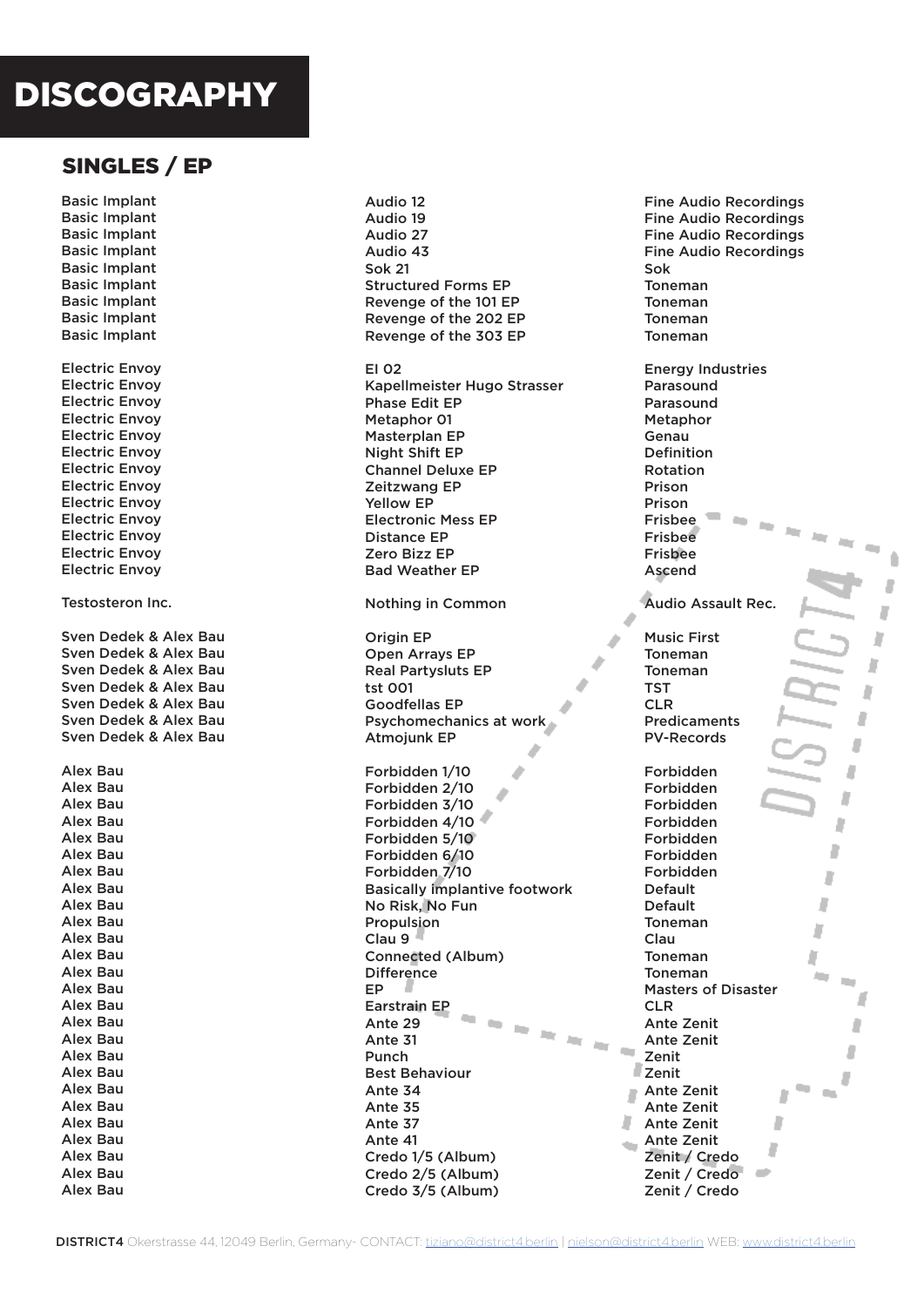Alex Bau Alex Bau Alex Bau Alex Bau Alex Bau Alex Bau Alex Bau Alex Bau Alex Bau Alex Bau Alex Bau Alex Bau Alex Bau Alex Bau Alex Bau Alex Bau Alex Bau Alex Bau Alex Bau Alex Bau Alex Bau Alex Bau Alex Bau Alex Bau Alex Bau Alex Bau Alex Bau Alex Bau Alex Bau Alex Bau Alex Bau Alex Bau Alex Bau Alex Bau Alex Bau Alex Bau Alex Bau Alex Bau Alex Bau Alex Bau Alex Bau Alex Bau Alex Bau Alex Bau Alex Bau Alex Bau Alex Bau Alex Bau Alex Bau Alex Bau Alex Bau Alex Bau Alex Bau Alex Bau Alex Bau Alex Bau Alex Bau Alex Bau Alex Bau Alex Bau Alex Bau CD

Alex Bau Alex Bau Alex Bau

Credo 4/5 (Album) Credo 5/5 (Album) Shakin Subway EP 1000 C.A.N.A.D.A. EP My bleepy helloween Bullet in your heart Diabolika Shadow Believers 7000 Method Tracks You can shake Wasabi Tune Red Chromosome Dark Summer Nights The End of the Bleep Credo Repaints 1/5 Credo Repaints 2/5 Credo Repaints 3/5 Credo Repaints 4/5 Credo Repaints 5/5 Arctica Being Wayne Sidorsky (Album) 17000 Physical Music Theory of Noise Recycled Tracks Pt. 1 Dark Hearts Ripples Recycled Tracks Pt. 2 Gamma Connection **Unsquare** No Destination Sidestep Acidiction Austrapop Acid Island Mechanic Diversions RDE B.R.U.N.O. 101 On Synth Koshin EP MUSICK (Album) Alleanza Konnekt 03 Organic Deformation Of Oz Clock The Whip ◢ Illuse **Behind** 1992 Scatted **N** VYGR Beg **Departure** Und3rjord Magnitude Zenstory One More Time Aug.  $\mathcal{H}_{\mathcal{M}}$  . Rave  $m_{\tilde{t} \to \tilde{\eta} \tilde{\eta}}$ 

Connected Being Wayne Sidorsky Musick

Zenit / Credo Zenit / Credo Zenit Dmom CLR Credo Credo CLR Credo Dmom Credo Sino EME CLR Credo Credo Credo Credo Credo Credo Credo CLR Credo Dmom Spielstaub Sleaze Records / Credo Credo Driving Forces Brood Audio  $\sim$  $\bar{R}_{\rm H}$ Credo in. Sleaze Records Credo Black Series Driving Forces Respekt Kombination Research Credo Credo Sleaze Records Affin Kombination Research J Driving Forces Sleaze Records Л Cocoon Recordings J Synewave **Credo** đ Alleanza Konnekt Ù MBR Limited Materia J Cocoon Recordings D Cocoon Recordings Credo D Credo Olympian J Credo Ì Credo Suara Ù Odd / Even in. **COL** Materia Л Echo Echo Credo Ž Gigolo Records  $\sim$ л ı J  $\blacksquare$ D Toneman J. Credo J Credo

> a.  $\sim$

Ê

л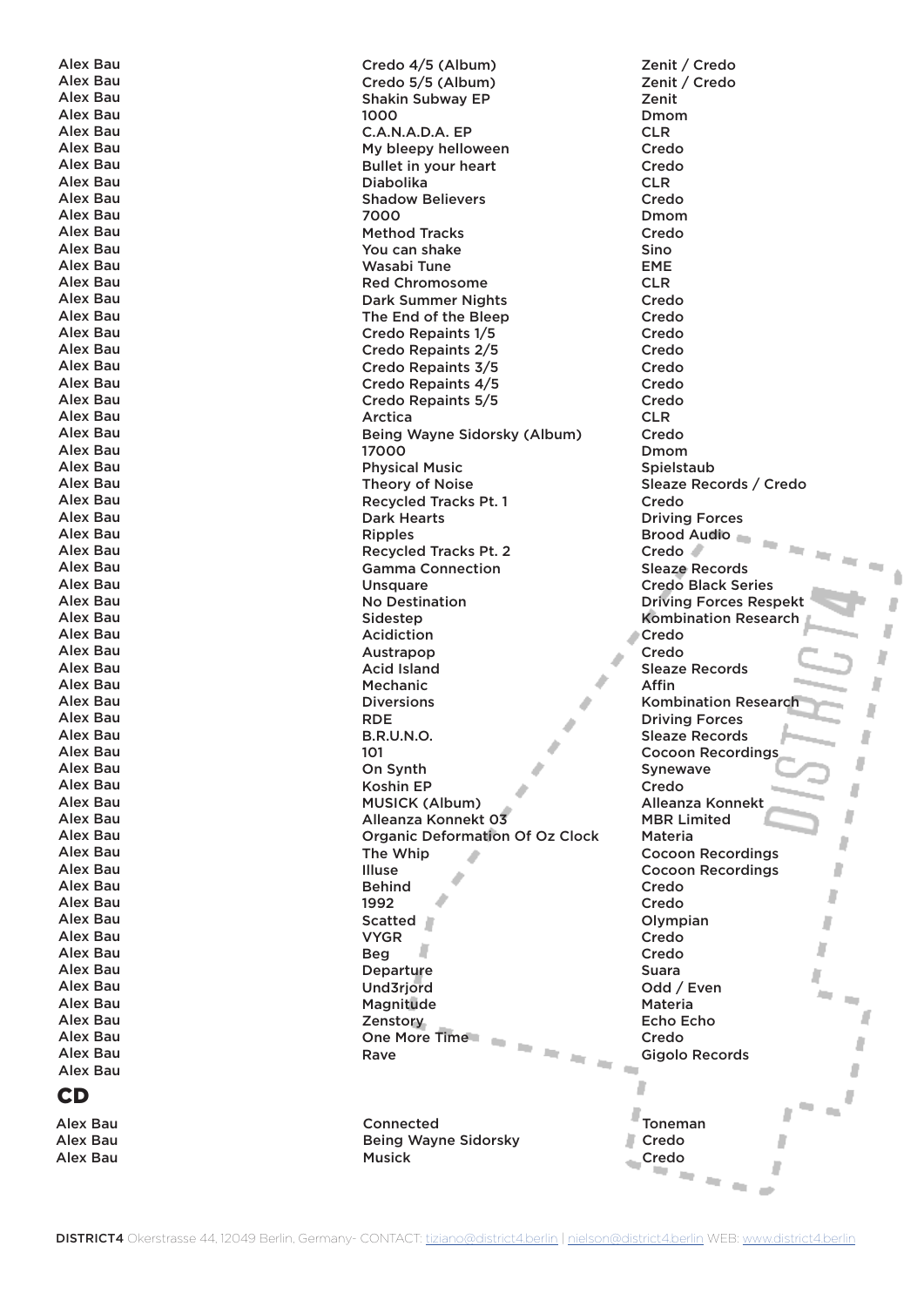## **DVD**

Alex Bau

### Alex Bau

## MIX-CD

Alex Bau Alex Bau Alex Bau Alex Bau Alex Bau Alex Bau

## REMIXES for...

Christian Fischer Chris Liebing Pascal FEOS Basic Implant Virgil Enzinger Boese Welt David Keno Samuel L. Session Swen Hutmacher Greg Gow Avex Axiom DJ Sodeyama Hugg & Pepp Kende / Suso Flores Gecko Alessio Mereu Side B Nikitin & Semikashev Paolo Bolognesi Dee Green Sinisa Tamamovic Pfirter Alen Sforzina Michael Schwarz Nihil Young / Alex D`Elia Pfirter Mark Broom Sasha Carassi Ralph Mirto Brian Sanhaji Hans Bouffmyhre & Lex Gorrie Frankyeffe Steve Parker On / Off Wayne Sidorsky Ralph Mirto Egor Boss Bodyscrub Erphun Tom Laws Hystericmaniac Angy Kore Gabeen & Dr. Hoffmann

Wasabi Tunes - The Gringotechno Issue Wasabi Tunes - Gringotechno in Australia Propulsion Mix CD Future Classics Three Connected DJ-Mix E-Traffic Live at Aria / Montreal Wasabi Tunes Vol 1 Basic Implant Remix American Madness Flashed Back Bradleys Punch Personal Enemy Superstar Tapper Velvet Where we are Unknown Mista Twista Butterfly Noise **Stacy** Anima Yulm Close your eyes Techno Children Hazakura Ultraproof **Track** City Lights Motherfucker Equilatero Nada Flora und Fauna Pt. 1 Sudden Evil Zwang **Satellite** Omychron Unstable Regum Sibling Rivalry Riot Mexilhao Poly Abgesang auf Minimal Caustic Ego2 Kalendula Konviction Acid Theatre Activate a m Prisoneer  $\mathcal{C}^{\mathrm{an}}$ na na na na Green

EME Toneman Exacta.udio Toneman EME ELP EME Definition CLR PV-Records Pershing Masters of Disaster Toneman i220 ELP ELP Uppercut Provex / Zuvuya Zenit  $\mathbf{r}$ ELP Lokomotiv Gecko Dmom Kumo ä Mystika Stardust b Dmom J 43 Recordings Mind Trip Music Ď Audio Esperanto 43 Recordings J Frequenza л Dmom Beardman J) Phobiq Ù Lost Demo Egoton D Sleaze D Analytic Trail Spark Music D Machine Box EME J Nachtstrom Ù Sleaze Hidden Recordings D Brood Audio in. Respekt f Freitag Limited Different is better a Blindspot  $\sim$ Л J J J  $\mathcal{L}_{\text{max}}$ D J D n n n n

 $\overline{\phantom{a}}$ 

EME